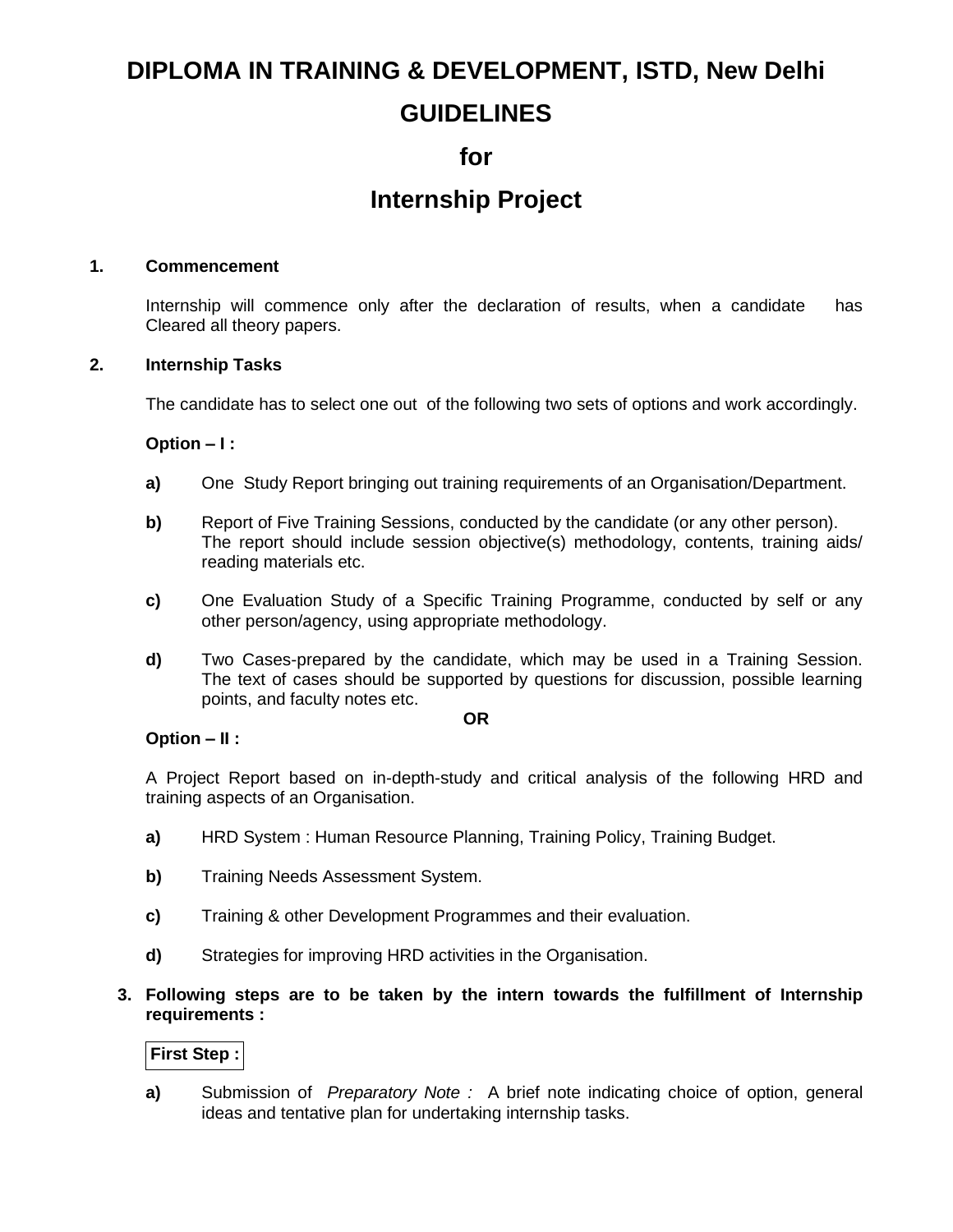**b)** Selection/approval of Internship Guide : Along with the Preparatory Note as in (a) above, the intern will propose the name of his Internship Guide. This should accompany a brief bio-data of proposed guide and his/her written consent for acceptance of the same It is the responsibility of concerned Intern to locate a suitable person to supervise and guide him/her throughout the Internship Project.

*An Internship Guide can be either :*

i) Senior Manager with relevant suitable experience in the field of training and development/HRD (in service or retired).

### **OR** Service Service Service Service Service Service Service Service Service Service Service Service Service Service Service Service Service Service Service Service Service Service Service Service Service Service Service S

ii) A senior ISTD Member, available locally.

OR

iii) An academician with considerable and suitable exposure to training/HRD function.

OR

iv) An ISTD Diploma holder who is entitled to use the suffix Dip TD, (a person who is on rolls as a student or yet to receive his /her Diploma certificate is not eligible to act as internship Guide)

In case of difficulty in locating a suitable guide, the Internee can approach the Diploma Incharge or ISTD Chairman of the local Chapter or write to Diploma Office, New Delhi.

### *Second Step :*

After obtaining approval for the Guide from Diploma Office, the Intern shall submit, the Detailed Work Plan of his project report at the earliest.

*Detailed Work Plan* should include a brief introduction of the Organisation/Department in which the intern proposes to undertake substantial part of the Internship, the methodology to be used in his/her studies, the time schedule for various activities, and other relevant details on how the intern would go about in completing internship tasks. The Detailed Work Plan should be prepared in consultation with the approved guide and should be duly authenticated by the guide:

### *Third Step :*

On getting approval from the Diploma Office for Detailed Work Plan (DWP) the intern will proceed further in completing the internship as per time schedule. He/She shall consult the guide on all important issues pertaining to his/her project (a minimum of 25 contact hours are expected to be spent with guide during the internship).

*Mid-Term Report* After about 3 months from the commencement of internship the intern shall submit a brief Mid-term Progress Report (in the given format) about the various tasks completed as per the Detailed Work Plan submitted earlier .The report should also give at the action plan for completion of remaining part of the internship.

The Mid-term report should be duly countersigned by the approved guide.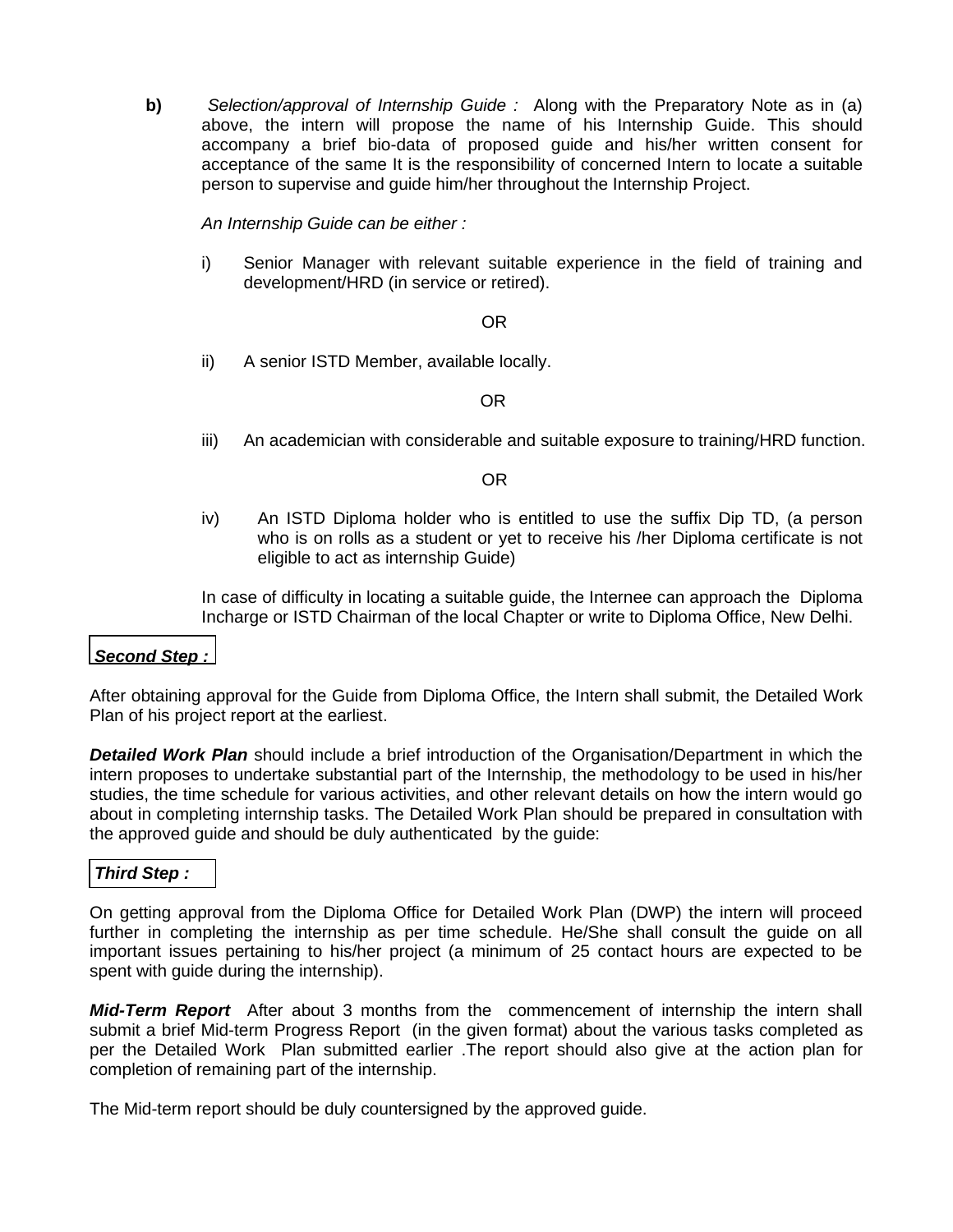## *Fourth Step :*

After completing all the internship tasks under the chosen option, an intern will prepare.

## **a)** *First Draft of the Internship Report :*

The first draft should be submitted to the guide for his/her suggestion/modifications, if any. This is important as the approved guide is expected to satisfy himself/herself about the quality of intern's performance as well as presentation of the final report. The guide is expected to ensure at this juncture that the report is as per given format.

**b)** After incorporating guide's suggestions, the intern will prepare the Final Internship Report. This document should be neatly typed on a A-4 size paper sheets. The Report should be neatly bound, having a rexin cover and good quality spiral binding. The name and registration number should be mentioned on the cover. A certificate for the satisfactory completion from the guide should be included in the final report. The students are not required to include copies on PN, DWP and MTR in the Report. The Report should have a suitable Title on the cover page to establish necessary corelations between the contents and the title.

## **c)** *Submission of Final Internship Report*

The intern shall prepare at least three copies of his/her final Report. Two copies will be directly sent to the Diploma Office, New Delhi and one copy shall be given to the guide for assessment. The student should ensure that the guide sends his/her evaluation in the given format to the Diploma Office together with one copy of final internship report at the earliest , as the final report will be forwarded to the external examiner only after guide's assessment is received by the Diploma Office. After the Guide's evaluation is received, the report will be sent to an ISTD External Examiner, for his/her evaluation who will also evaluate according to the format as under.

## **4. Format for the Assessment of the Final Internship Report:**

The guide will evaluate the internship Report in the following format:

| Option – I : |  |  |  |  |  |  |  |  |
|--------------|--|--|--|--|--|--|--|--|
|--------------|--|--|--|--|--|--|--|--|

|      | Task                                                                  | Weightage    |
|------|-----------------------------------------------------------------------|--------------|
| i)   | <b>Study-Report on Training Requirements</b>                          | 20           |
| ii)  | <b>Report of Five Training Sessions</b>                               | 15           |
| iii) | Study Report on Evaluation of a<br><b>Specific Training Programme</b> | 15           |
| iv)  | <b>Two case Studies</b>                                               | 50           |
|      |                                                                       | Total<br>100 |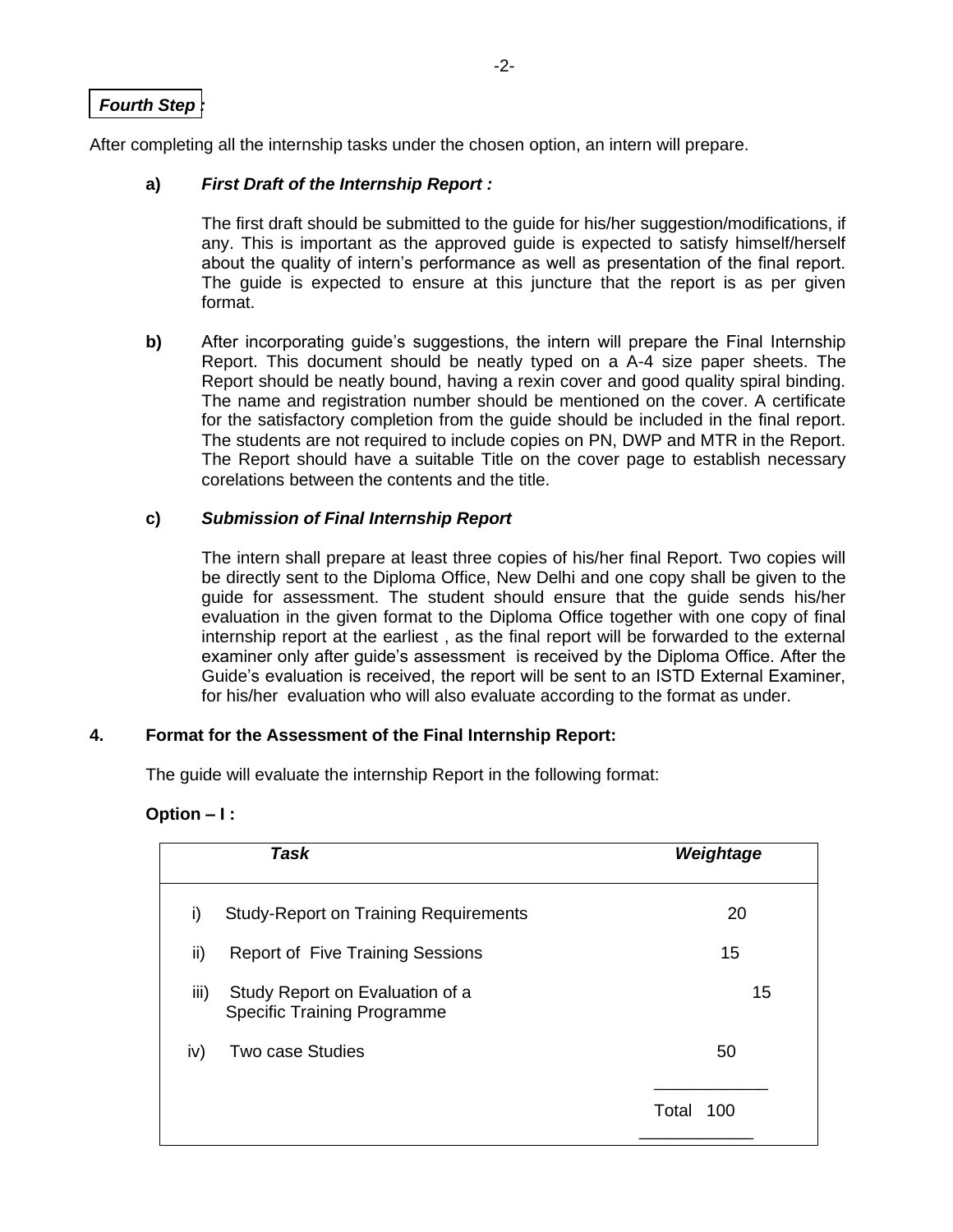## **Option– II :**

The whole report/dissertation to be assessed out of total of 100 marks.

## **5.** *Pass Marks :*

The pass marks for Internship programme are 120/200, subject to the award of a minimum of 60 marks out of a maximum of 100 by each of the examiners.

## **6.** *Provision of Resubmission:*

If an intern fails to get the Pass marks, two copies of his internship report will be returned to him/her for revision with comments from the ISTD external examiner. He/She can do the same within 3 months in consultation with his/her guide and re-submit with a fee of Rs. 600/-.

## **7.** *Award for the Best Internship Report of the year :*

A certificate of Merit and a cash prize of Rs. 1000/- will be awarded to the candidate who will secure the highest marks in the Internship Report during the calendar year.

## **8.** *Copy Rights*

Case Studies and Project Report submitted as part of the Internship Programme may be published in any form by ISTD if considered appropriate. In the event if candidate proposes to publish any such material he/she will seek the prior permission of the Chairman, ISTD Diploma Board in writing and acknowledge in the published document which should form part of the ISTD Diploma Programme.